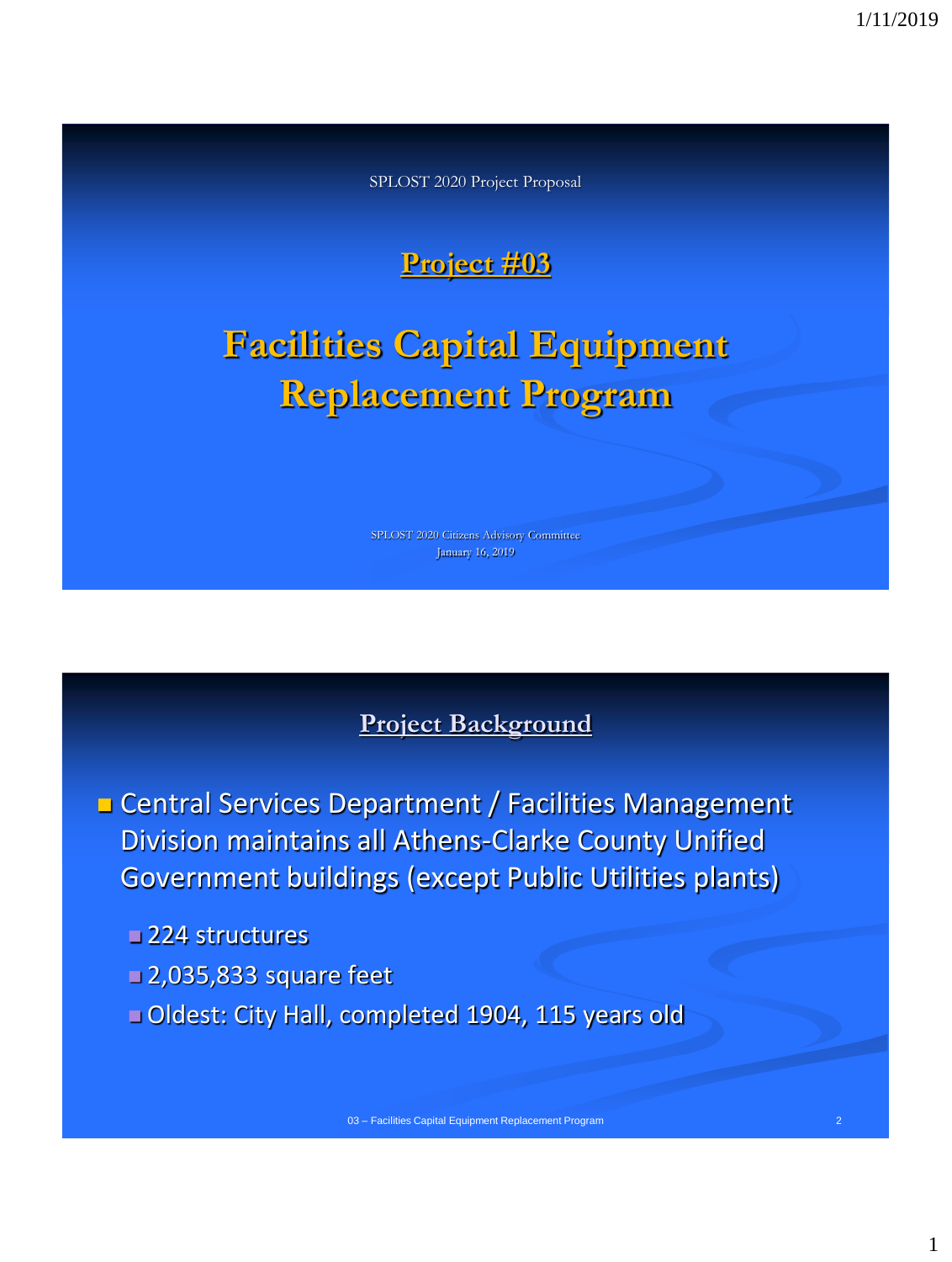#### **Project Background**

**EXECT** Key to efficient, cost effective building O&M is a proactive Facilities Life Cycle Replacement Program based on expected life expectancies for key systems and capital equipment, such as:

- Chillers
- Boilers
- Air Handlers
- Generators
- UPS
- Structural components
- Roofs
- **Flooring**
- Paint

■ We have one!

But, it relies on annual General Fund capital appropriations

03 – Facilities Capital Equipment Replacement Program

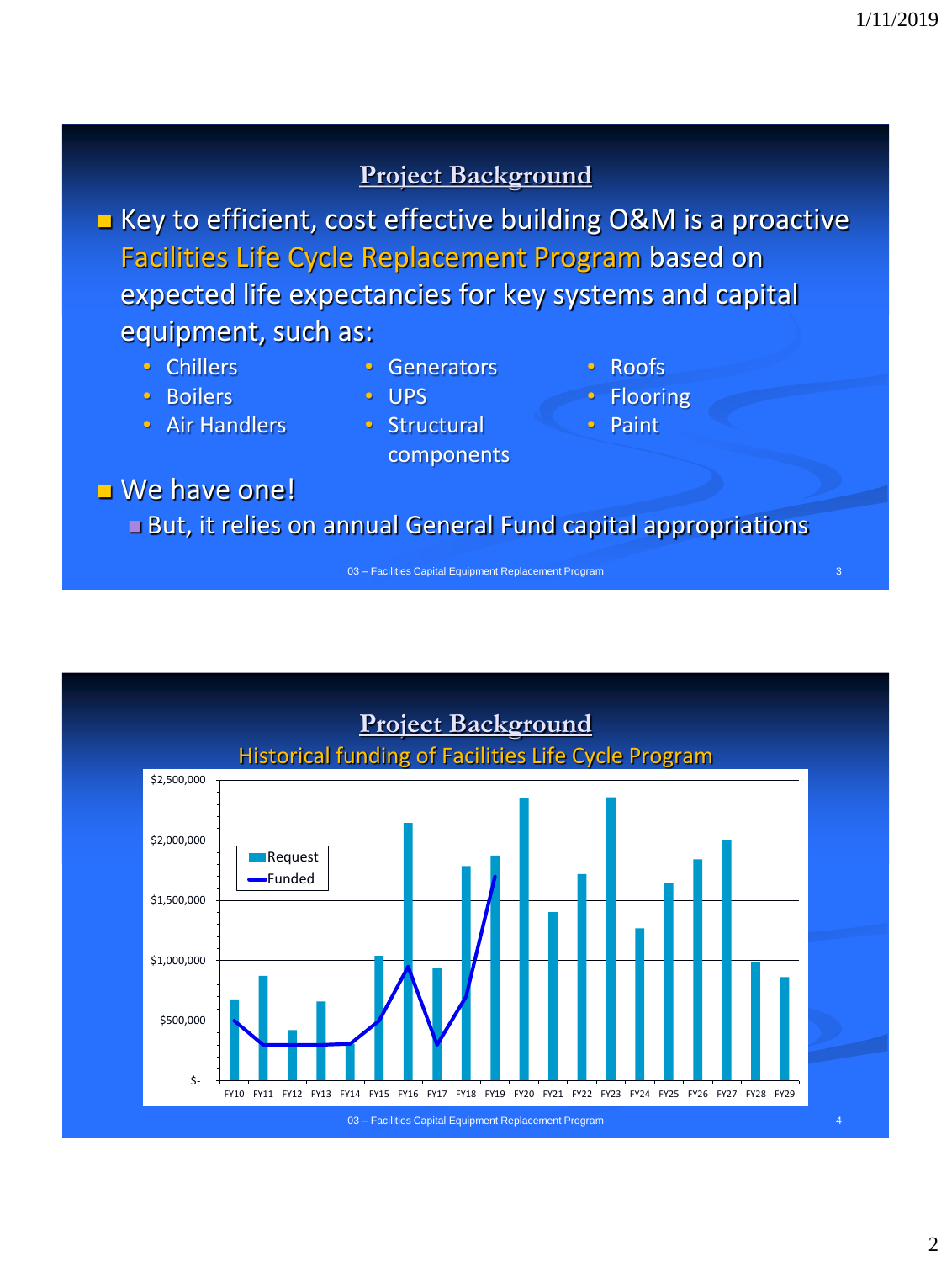

## **Project Elements & Goals**

- **Provide a stable funding source for life cycle program**
- **B** Relieve pressure on General Fund
	- Help avoid property tax increase by using existing sales tax
- Shift these government facilities capital costs to all that use or benefit from government services
	- Property taxes paid by property owners / residents only
	- Sales taxes, paid on all purchases made in county, includes visitors and residents of other counties that work here